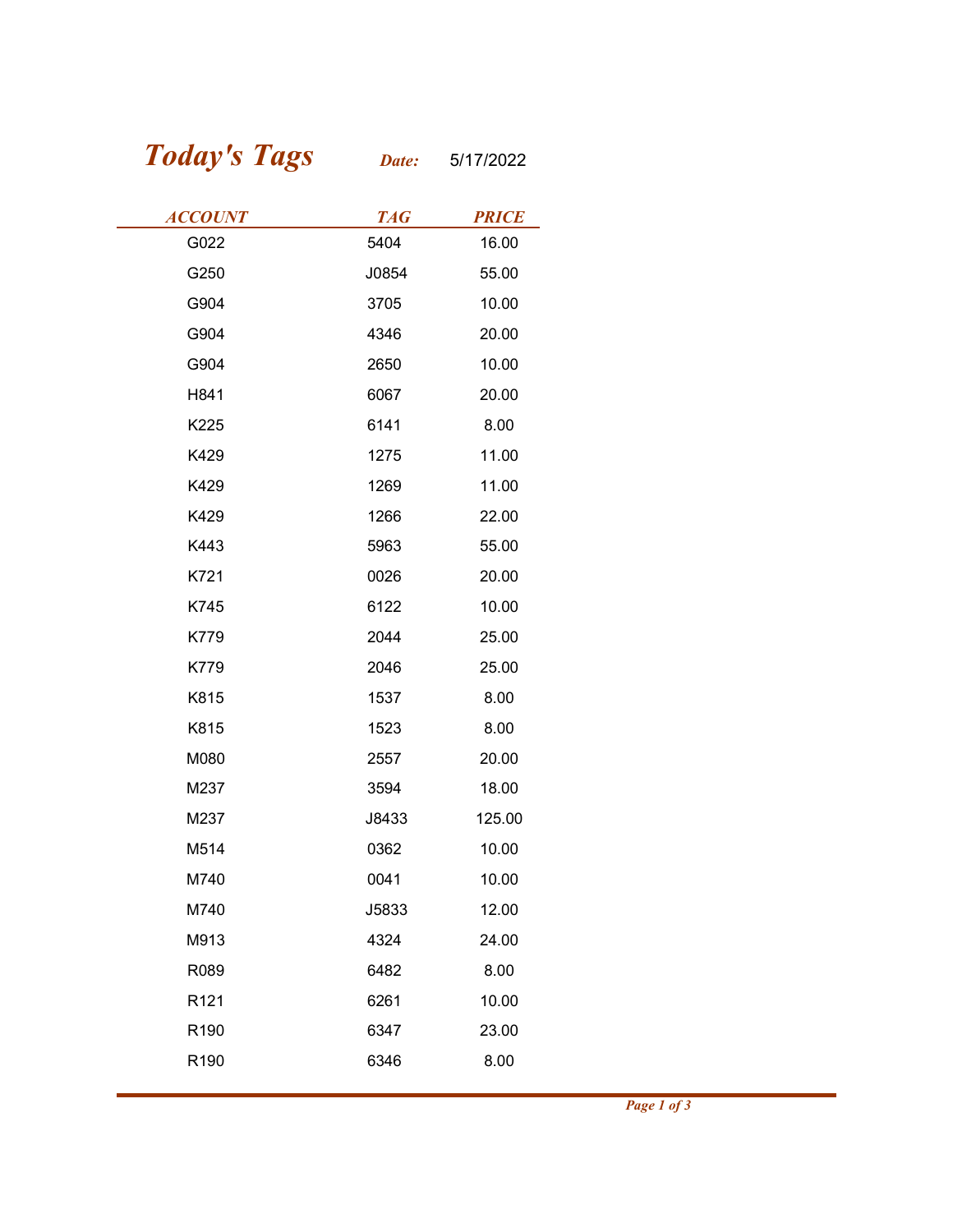| <b>ACCOUNT</b> | <b>TAG</b>    | <b>PRICE</b>   |
|----------------|---------------|----------------|
| R190           | 6342          | 8.00           |
| R315           | 5525          | 12.00          |
| R315           | J2068         | 12.00          |
| R609           | 6050          | 15.00          |
| R643           | J2125         | 35.00          |
| R792           | 4533          | 14.00          |
| R792           | 4579          | 28.00          |
| R829<br>T222   | 3657          | 8.00           |
|                | 0718          | 10.00          |
| T237<br>T237   | 1574<br>J7866 | 24.00<br>42.00 |
| T311           | 5727          | 50.00          |
| T311           | 5728          | 30.00          |
| T311           | 4961          | 75.00          |
| T311           | 4959          | 10.00          |
| T311           | 4953          | 20.00          |
| T311           | 4951          | 10.00          |
| T311           | 4963          | 20.00          |
| T311           | 4922          | 8.00           |
| T317           | J1004         | 12.00          |
| T333           | 3667          | 8.00           |
| T485           | 6303          | 12.00          |
| T485           | 6304          | 8.00           |
| T521           | 6093          | 10.00          |
| T590           | 5541          | 12.00          |
| T612           | 3779          | 10.00          |
| T643           | 6076          | 12.00          |
| T648           | J1124         | 12.00          |
| T648           | 6091          | 8.00           |
| T651           | J2039         | 40.00          |